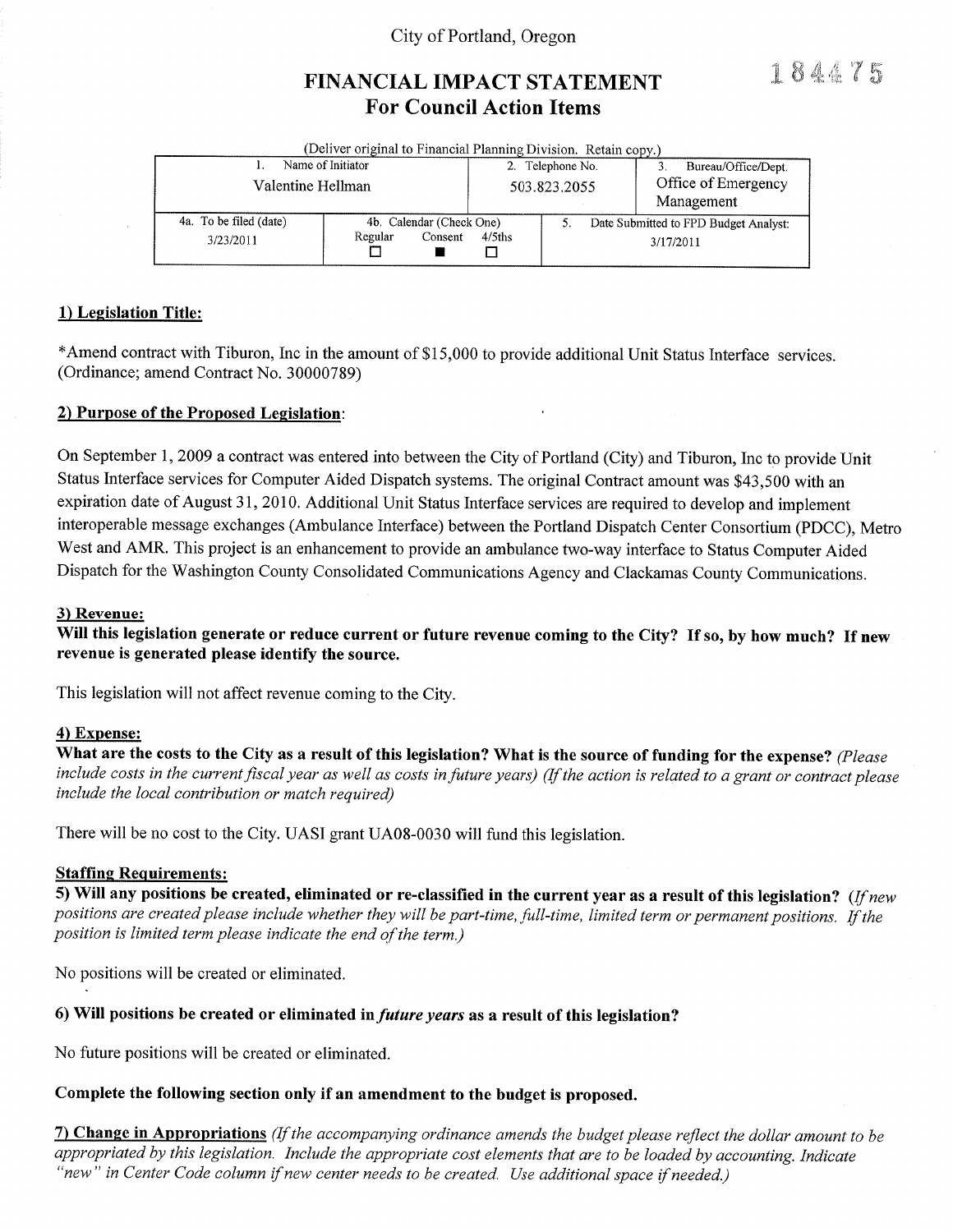| Fund | <b>Fund Center</b><br><b>Commitment Item</b> |  | <b>Functional Area</b> | <b>Funded Program</b> | Grant | Amount |  |
|------|----------------------------------------------|--|------------------------|-----------------------|-------|--------|--|
|      |                                              |  |                        |                       |       |        |  |
|      |                                              |  |                        |                       |       |        |  |
|      |                                              |  |                        |                       |       |        |  |
|      |                                              |  |                        |                       |       |        |  |

# 184475

| Merlo<br>Director<br>∠armen | -400 500 440<br>17<br>., |  |  |  |
|-----------------------------|--------------------------|--|--|--|
|                             |                          |  |  |  |
|                             |                          |  |  |  |

APPROPRIATION UNIT HEAD (Typed name and signature)